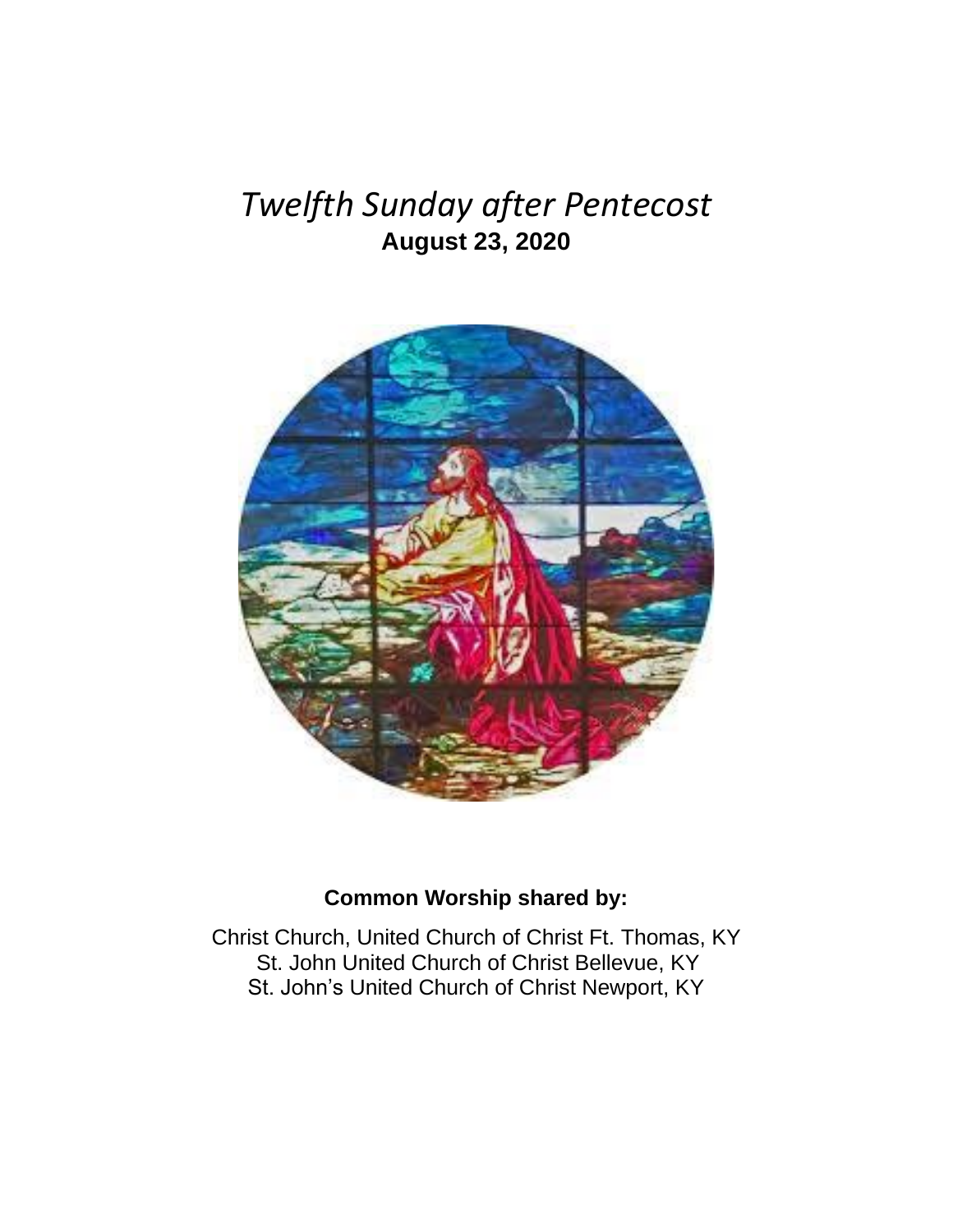### **Order of Service**

**Prelude "***Sing the Mighty Power of God" (Ellecombe) Anthony and Adeline Palm, guitars and arrangement* 

**Welcome** Keith M. Haithcock

#### **Call to Worship Call to Worship** *Call to Worship Kyle Taylor*

#### **Rejoice, for God is among us. Give thanks, for in Christ we are a new people. Sing praise, for we come to worship God.**

**Hymn** *"Rejoice, You Pure in Heart" Dobin Park, vocal leader; Michael Sullivan, organ*

> Rejoice, you pure in heart; Lift praises to the sky; Your festal banner wave with joy, the cross of Christ raise high. Rejoice, rejoice, rejoice, give thanks, and sing!

> Bright youth and seasoned age, Strong souls and spirits meek, Raise high your free, exulting song, God's wondrous praises speak. Rejoice, rejoice, rejoice, give thanks, and sing!

> Praise God, who rules all worlds, the risen Christ adore: Praise God the Spirit, Holy fire, one God forevermore. Rejoice, rejoice, rejoice, give thanks, and sing!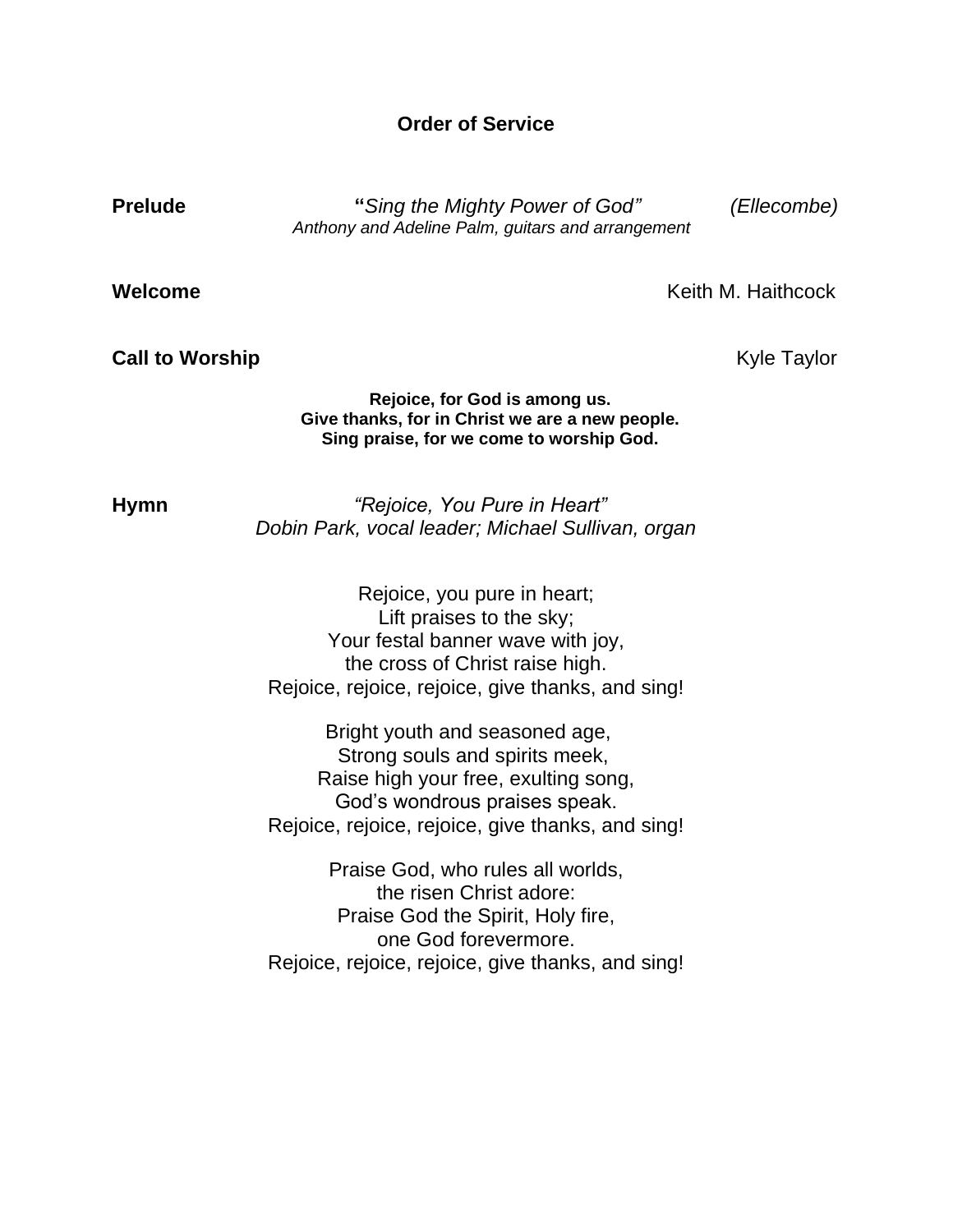### **Scripture Reading Taylor Matthew 16:13-20 Kyle Taylor**

Now when Jesus came into the district of Caesarea Philippi, he asked his disciples, "Who do people say that the Son of Man is?" And they said, "Some say John the Baptist, but others Elijah, and still others Jeremiah or one of the prophets." He said to them, "But who do you say that I am?" Simon Peter answered, "You are the Messiah, the Son of the living God." And Jesus answered him, "Blessed are you, Simon son of Jonah! For flesh and blood has not revealed this to you, but my Father in heaven. And I tell you, you are Peter, and on this rock I will build my church, and the gates of Hades will not prevail against it. I will give you the keys of the kingdom of heaven, and whatever you bind on earth will be bound in heaven, and whatever you loose on earth will be loosed in heaven." Then he sternly ordered the disciples not to tell anyone that he was the Messiah.

**Matthew 16:13-20** from the *New Revised Standard Version Bible*, ©1989 the Division of Christian Education of the National Council of the Churches of Christ in the United States of America

### **Time with the Children Edward Goode** Edward Goode

**Sermon** "The Church's One Foundation" Rev. J. Martin Westermeyer

**Offertory** *"Could He Be the Messiah" Michael W. Smith & Deborah D. Smith, arr. by Cliff Duren The St John Ensemble* 

### **Prayers of the People & Lord's Prayer**

**Hymn "***Lead On, Eternal Sovereig" Talia Broering Zoll, vocalist; Toni Sheffer, organ*

> Lead on, eternal Sovereign, we follow in your way; loud rings your cry for justice, your call for peace this day: Through prayerful preparation, your grace will make us strong, to carry on the struggle to triumph over wrong.